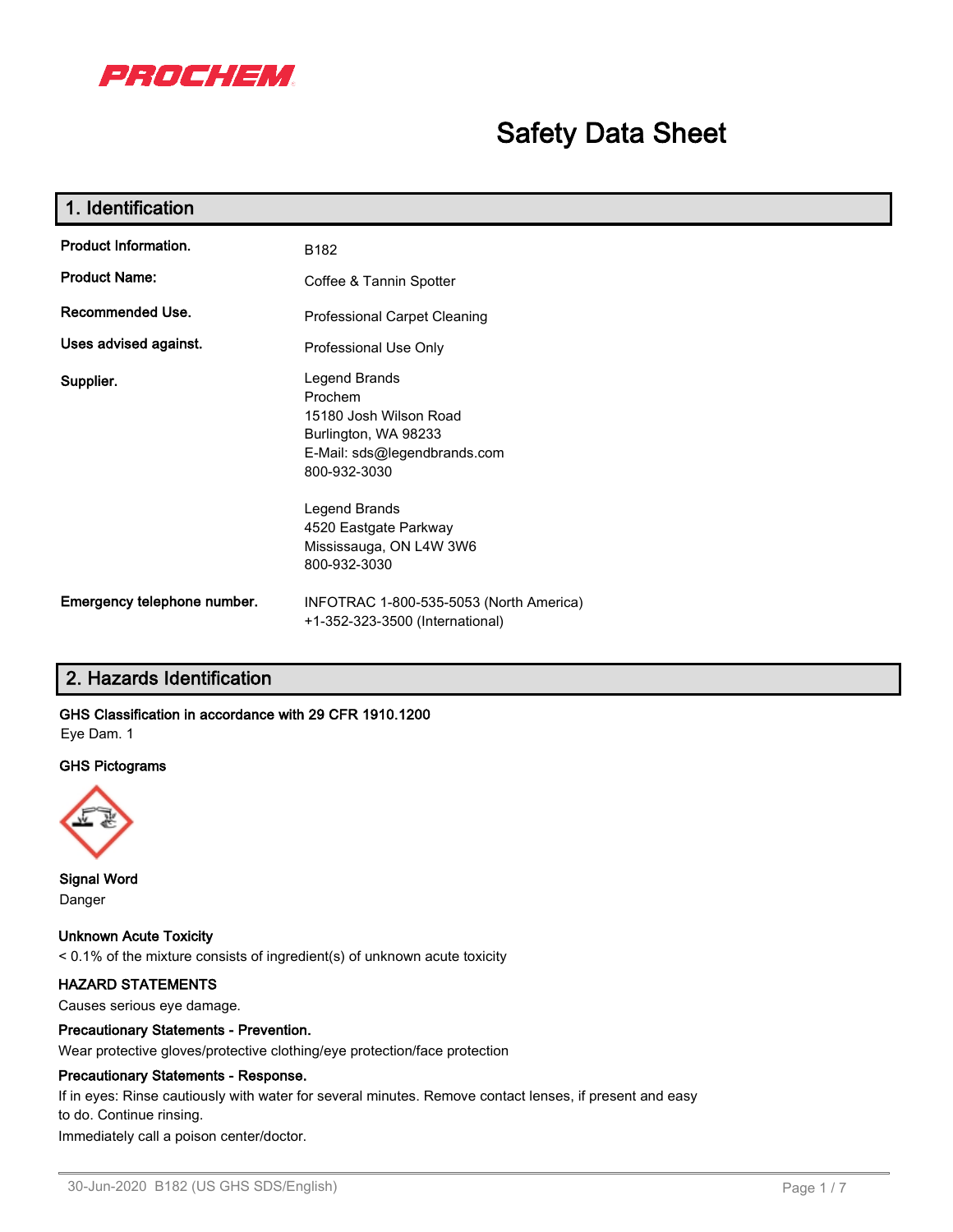# **3. Composition/Information on Ingredients**

| <b>Chemical Name</b>                | CAS-No.    | Wt. %      |
|-------------------------------------|------------|------------|
| SODIUM METABISULFITE                | 7681-57-4  | $2.5 - 10$ |
| Dipropylene glycol monomethyl ether | 34590-94-8 | $2.5 - 10$ |

The exact percentage (concentration) of composition has been withheld as a trade secret.

# **4. First-aid Measures**

### **Description of first-aid measures.**

### **General advice.**

Call a physician if irritation develops or persists. When symptoms persist or in all cases of doubt seek medical advice.

### **Inhalation.**

Move to fresh air.

### **Skin contact.**

Wash off immediately with soap and plenty of water. Remove all contaminated clothes and shoes.

### **Eye contact.**

Rinse thoroughly with plenty of water for at least 15 minutes and consult a physician. Remove contact lenses, if present.

### **Ingestion.**

Do NOT induce vomiting. Never give anything by mouth to an unconscious person. Gently wipe or rinse the inside of the mouth with water.

### **Symptoms.**

See Section 2.2, Label Elements and/or Section 11, Toxicological effects.

### **Notes to physician.**

Treat symptomatically.

# **5. Fire-fighting Measures**

# **Extinguishing media.**

### **Suitable extinguishing media.**

Use extinguishing measures that are appropriate to local circumstances and the surrounding environment.

### **Extinguishing media which shall not be used for safety reasons.**

High volume water jet.

# **Special hazards arising from the substance or mixture.**

No information available.

### **Advice for firefighters.**

As in any fire, wear self-contained breathing apparatus pressure-demand, MSHA/NIOSH (approved or equivalent) and full protective gear.

# **6. Accidental Release Measures**

### **Personal precautions, protective equipment and emergency procedures.**

### **Personal precautions.**

Avoid contact with skin, eyes and clothing. Ensure adequate ventilation, especially in confined areas. Do not breathe vapors or spray mist.

### **Advice for emergency responders.**

Use personal protection recommended in Section 8.

### **Environmental precautions.**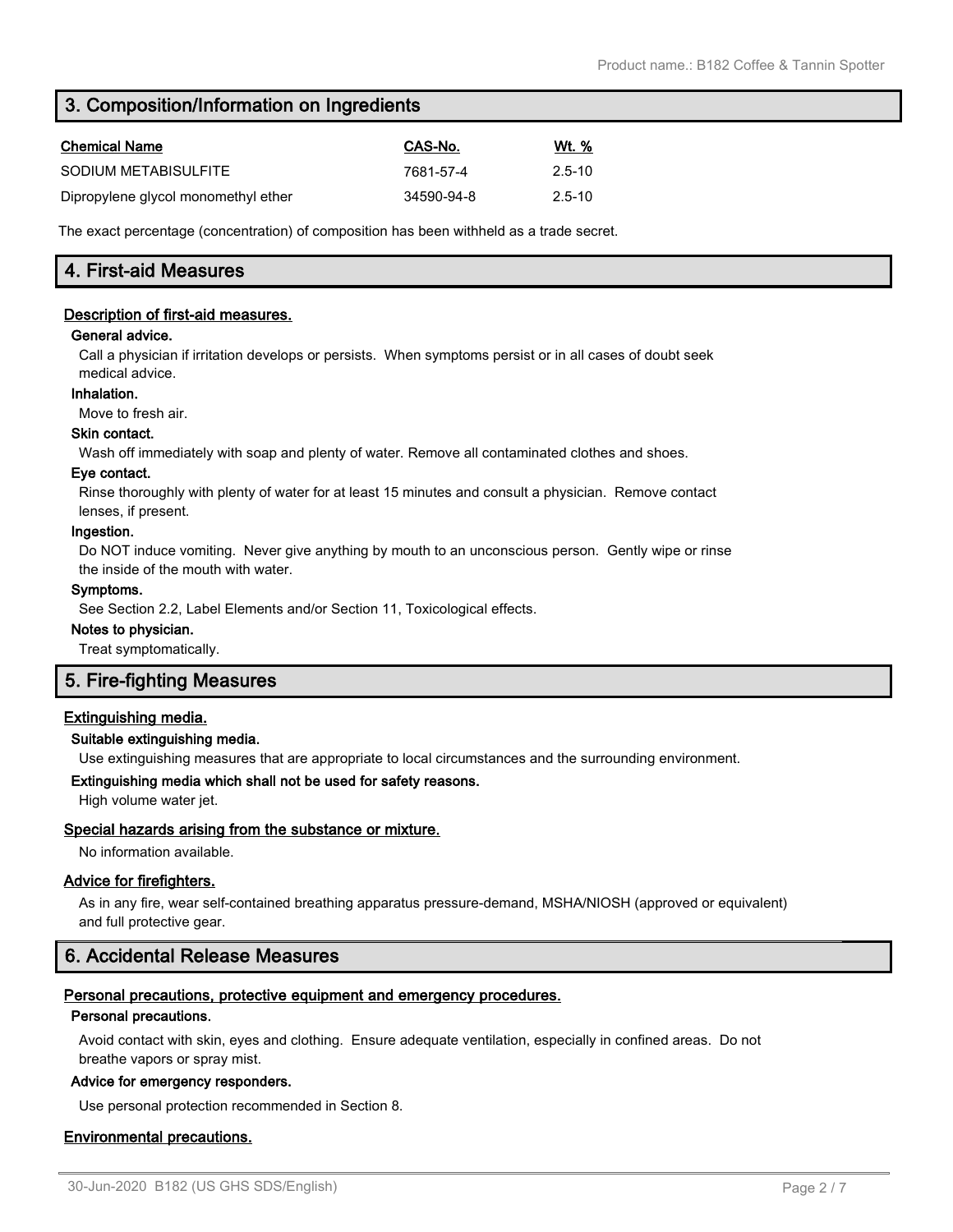Prevent product from entering drains. See Section 12 for additional Ecological information.

### **Methods and materials for containment and cleaning up.**

### **Methods for Containment.**

Prevent further leakage or spillage if safe to do so. Pick up and transfer to properly labeled containers.

### **Methods for cleaning up.**

Use personal protective equipment as required.

### **Reference to other sections.**

See section 8 for more information.

# **7. Handling and Storage**

### **Conditions for safe storage, including any incompatibilities.**

### **Advice on safe handling.**

Handle in accordance with good industrial hygiene and safety practice.

### **Hygiene measures.**

See section 7 for more information.

### **Storage Conditions.**

Keep containers tightly closed in a cool, well-ventilated place.

# **8. Exposure Controls/Personal Protection**

| <b>Ingredients with Occupational Exposure Limits</b> |                      |                       |                     |                         |  |
|------------------------------------------------------|----------------------|-----------------------|---------------------|-------------------------|--|
| <b>Chemical Name</b>                                 | <b>ACGIH TLV-TWA</b> | <b>ACGIH-TLV STEL</b> | <b>OSHA PEL-TWA</b> | <b>OSHA PEL-CEILING</b> |  |
| SODIUM METABISULFITE                                 | 5 mg/m <sup>3</sup>  | N.E.                  | N.E.                | N.E.                    |  |
| Dipropylene glycol monomethyl ether                  | $100$ ppm            | $150$ ppm             | $100$ ppm           | N.E.                    |  |

**TLV = Threshold Limit Value TWA = Time Weighted Average PEL = Permissible Exposure Limit STEL = Short-Term Exposure Limit N.E. = Not Established**

### **Engineering Measures.**

Showers, eyewash stations, and ventilation systems.

### **Personal protective equipment.**

### **Eye/Face Protection.**

Safety glasses with side-shields.

### **Skin and body protection.**

Wear suitable protective clothing.

### **Respiratory protection.**

In case of insufficient ventilation wear suitable respiratory equipment.

### **9. Physical and chemical properties.**

### **Information on basic physical and chemical properties.**

| <b>Physical state</b>            | Liguid              |
|----------------------------------|---------------------|
| Appearance                       | Clear               |
| Color                            | Colorless           |
| Odor                             | Sulfrous            |
| <b>Odor Threshold</b>            | No Information      |
| рH                               | 4.4                 |
| Melting/freezing point., °C (°F) | No Information      |
| Flash Point., °C (°F)            | $>94$ ( $>201.20$ ) |
|                                  |                     |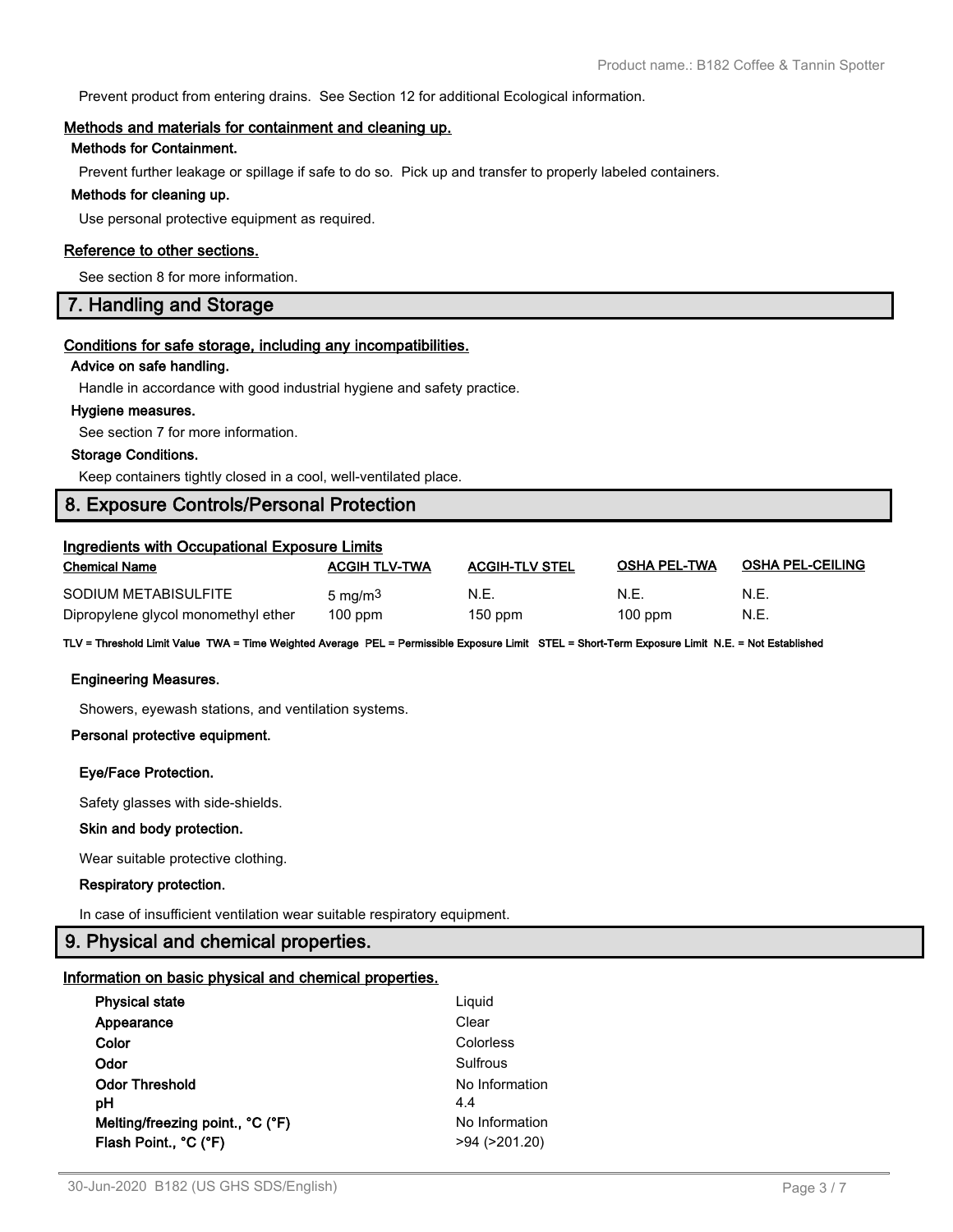| Boiling point/boiling range., °C (°F)     | 100 - 190 (212 - 374)    |
|-------------------------------------------|--------------------------|
| <b>Evaporation rate</b>                   | No Information Available |
| <b>Explosive properties.</b>              | No Information           |
| Vapor pressure.                           | No Information           |
| Vapor density.                            | No Information           |
| Specific Gravity. (g/cm <sup>3</sup> )    | 1.041                    |
| Water solubility.                         | Soluble                  |
| <b>Partition coefficient.</b>             | No Information           |
| Autoignition temperature <sup>°</sup> C   | No Information           |
| Decomposition Temperature °C.             | No Information           |
| Viscosity, kinematic.                     | No Information           |
| Other information.                        |                          |
| Volatile organic compounds (VOC) content. | 2.5%                     |
| Density, Ib/gal                           | No Information           |

# **10. Stability and Reactivity**

### **Reactivity.**

Stable under normal conditions.

### **Chemical stability.**

Stable under recommended storage conditions.

### **Possibility of hazardous reactions.**

None known based on information supplied.

### **Conditions to Avoid.**

None known.

### **Incompatible Materials.**

None known based on information supplied.

### **Hazardous Decomposition Products.**

None known.

# **11. Toxicological Information**

### **Information on toxicological effects.**

**Acute toxicity.**

### **Product Information**

No Information

# **The following values are calculated based on chapter 3.1 of the GHS document.**

**ATEmix (oral)** 25,327.2 mg/kg

**Component Information.**

| CAS-No.    | <b>Chemical Name</b>                | LD50 Oral      | LD50 Dermal          | <b>LC50</b> Inhalation |
|------------|-------------------------------------|----------------|----------------------|------------------------|
| 7681-57-4  | SODIUM METABISULFITE                | 1310 mg/kg Rat | N.I.                 | N.I.                   |
| 34590-94-8 | Dipropylene glycol monomethyl ether | 5400 uL/kg     | 9500 mg/kg<br>Rabbit | N.I.                   |

N.I. = No Information

### **Skin corrosion/irritation.** SKIN IRRITANT.

**Eye damage/irritation.** No Information

30-Jun-2020 B182 (US GHS SDS/English) Page 4 / 7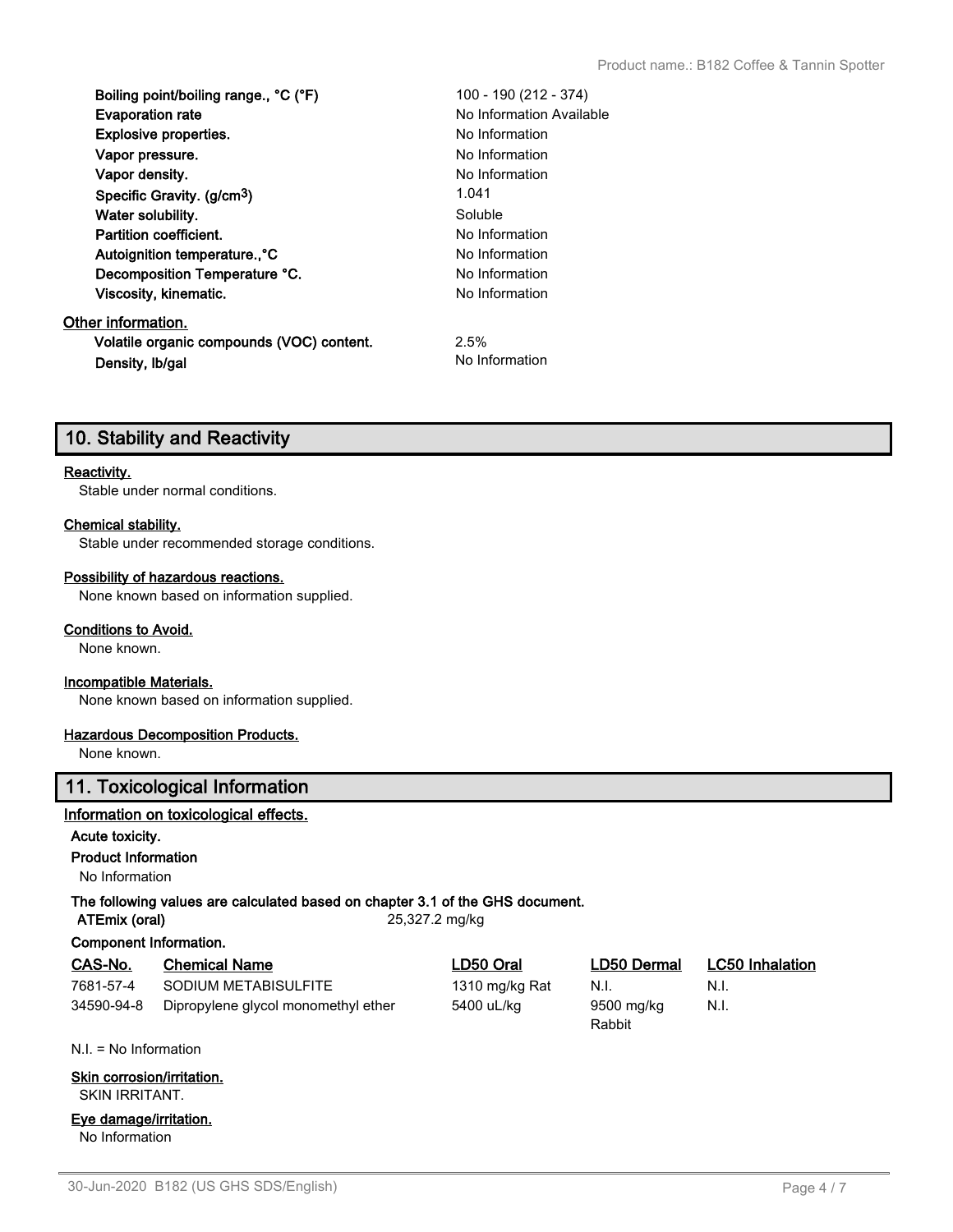### **Respiratory or skin sensitization.**

No Information

#### **Ingestion.**

No Information

# **Germ cell mutagenicity.**

## No Information

### **Carcinogenicity.**

No Information

| CAS-No.                                  | <b>Chemical Name</b>                                         | <b>IARC</b>  | <b>NTP</b>               | <b>OSHA</b> |
|------------------------------------------|--------------------------------------------------------------|--------------|--------------------------|-------------|
| 7681-57-4                                | SODIUM METABISULFITE                                         | IARC Group 3 | $\overline{\phantom{a}}$ |             |
| Reproductive toxicity.<br>No Information |                                                              |              |                          |             |
| No Information                           | Specific target organ systemic toxicity (single exposure).   |              |                          |             |
|                                          | Specific target organ systemic toxicity (repeated exposure). |              |                          |             |

No Information

### **Aspiration hazard.**

No Information

### **Primary Route(s) of Entry**

No Information

# **12. Ecological Information**

### **Toxicity.**

0.00% of the mixture consists of ingredient(s) of unknown aquatic toxicity

## **Ecotoxicity effects.**

| Chemical Name                                        | <b>Toxicity to algae</b>                                    | <b>Toxicity to fish</b>                                                 | Toxicity to daphnia and other<br>aquatic invertebrates             |
|------------------------------------------------------|-------------------------------------------------------------|-------------------------------------------------------------------------|--------------------------------------------------------------------|
| SODIUM METABISULFITE<br>7681-57-4                    | EC50 72 h Desmodesmus<br>Desmodesmus subspicatus 40<br>mq/L | subspicatus 48 mg/L, EC50 96 h LC50 96 h Lepomis macrochirus<br>32 mg/L |                                                                    |
| Dipropylene glycol monomethyl<br>ether<br>34590-94-8 |                                                             | >10000 mg/L                                                             | LC50 96 h Pimephales promelas LC50 48 h Daphnia magna 1919<br>mq/L |

### **Persistence and degradability.**

No data are available on the product itself.

### **Bioaccumulative potential.**

Discharge into the environment must be avoided.

| CAS-No.    | <b>Chemical Name</b>                | log POW  |
|------------|-------------------------------------|----------|
| 7681-57-4  | SODIUM METABISULFITE                | -37      |
| 34590-94-8 | Dipropylene glycol monomethyl ether | $-0.064$ |

# **Mobility in soil.**

No information

### **Other adverse effects.**

No information

# **13. Disposal Considerations**

### **Waste Disposal Guidance.**

Disposal should be in accordance with applicable regional, national and local laws and regulations.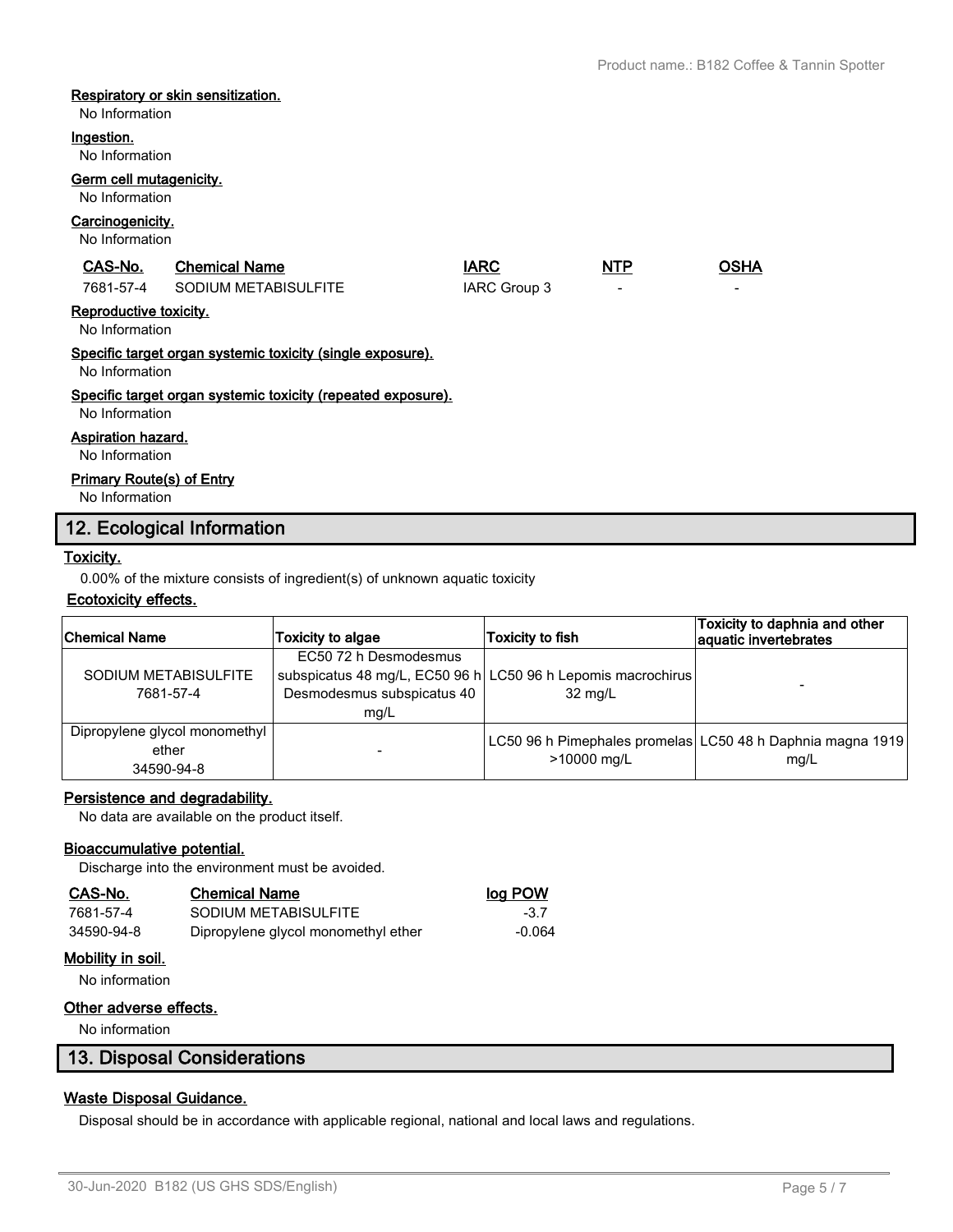# **14. Transport Information**

## **DOT**

| <b>Hazard Class:</b>                | Not regulated                             |
|-------------------------------------|-------------------------------------------|
| <b>IMDG</b><br><b>Hazard Class:</b> | $\overline{\phantom{0}}$<br>Not regulated |
| <b>IATA</b>                         | Not regulated                             |

# **15. Regulatory Information**

### **International Inventories:**

| TSCA                 | Complies                                                                                          |
|----------------------|---------------------------------------------------------------------------------------------------|
| <b>DSL</b>           | Complies                                                                                          |
| <b>DSL/NDSL</b>      | Complies                                                                                          |
| <b>EINECS/ELINCS</b> |                                                                                                   |
| <b>ENCS</b>          |                                                                                                   |
| <b>IECSC</b>         | Complies                                                                                          |
| <b>KECI</b>          | Complies                                                                                          |
| <b>PICCS</b>         | Complies                                                                                          |
| <b>AICS</b>          | Complies                                                                                          |
| <b>NZIoC</b>         | Complies                                                                                          |
| TCSI                 |                                                                                                   |
| <b>TSCA</b>          | United States Toxic Substances Control Act Section 8(b) Inventory.                                |
| <b>DSL</b>           | Canadian Domestic Substances List.                                                                |
| <b>DSL/NDSL</b>      | Canadian Domestic Substances List/Canadian Non-Domestic Substances List                           |
| <b>EINECS/ELINCS</b> | European Inventory of Existing Chemical Substances/European List of Notified Chemical Substances. |
| <b>ENCS</b>          | Japan Existing and New Chemical Substances.                                                       |
| <b>IECSC</b>         | China Inventory of Existing Chemical Substances.                                                  |
| <b>KECL</b>          | Korean Existing and Evaluated Chemical Substances.                                                |
| <b>PICCS</b>         | Philippines Inventory of Chemicals and Chemical Substances.                                       |
| <b>AICS</b>          | Australian Inventory of Chemical Substances.                                                      |
| <b>NZIoC</b>         | New Zealand Inventory of Chemicals.                                                               |
| TCSI                 | <b>Taiwan Chemical Substance Inventory</b>                                                        |

# **U.S. Federal Regulations:**

### **SARA SECTION 313:**

This product contains the following substances subject to the reporting requirements of Section 313 of Title III of the Superfund Amendment and Reauthorization Act of 1986 and 40 CFR part 372: .

This product does not contain any chemicals that are subject to the reporting requirements of SARA 313.

### **TOXIC SUBSTANCES CONTROL ACT 12(b):**

This product contains the following chemical substances subject to the reporting requirements of TSCA 12(B) if exported from the United States:.

This product does not contain any chemicals that are subject to the reporting requirements of TSCA 12(b).

# **CALIFORNIA PROPOSITION 65 CARCINOGENS**

No Proposition 65 Carcinogens exist in this product.